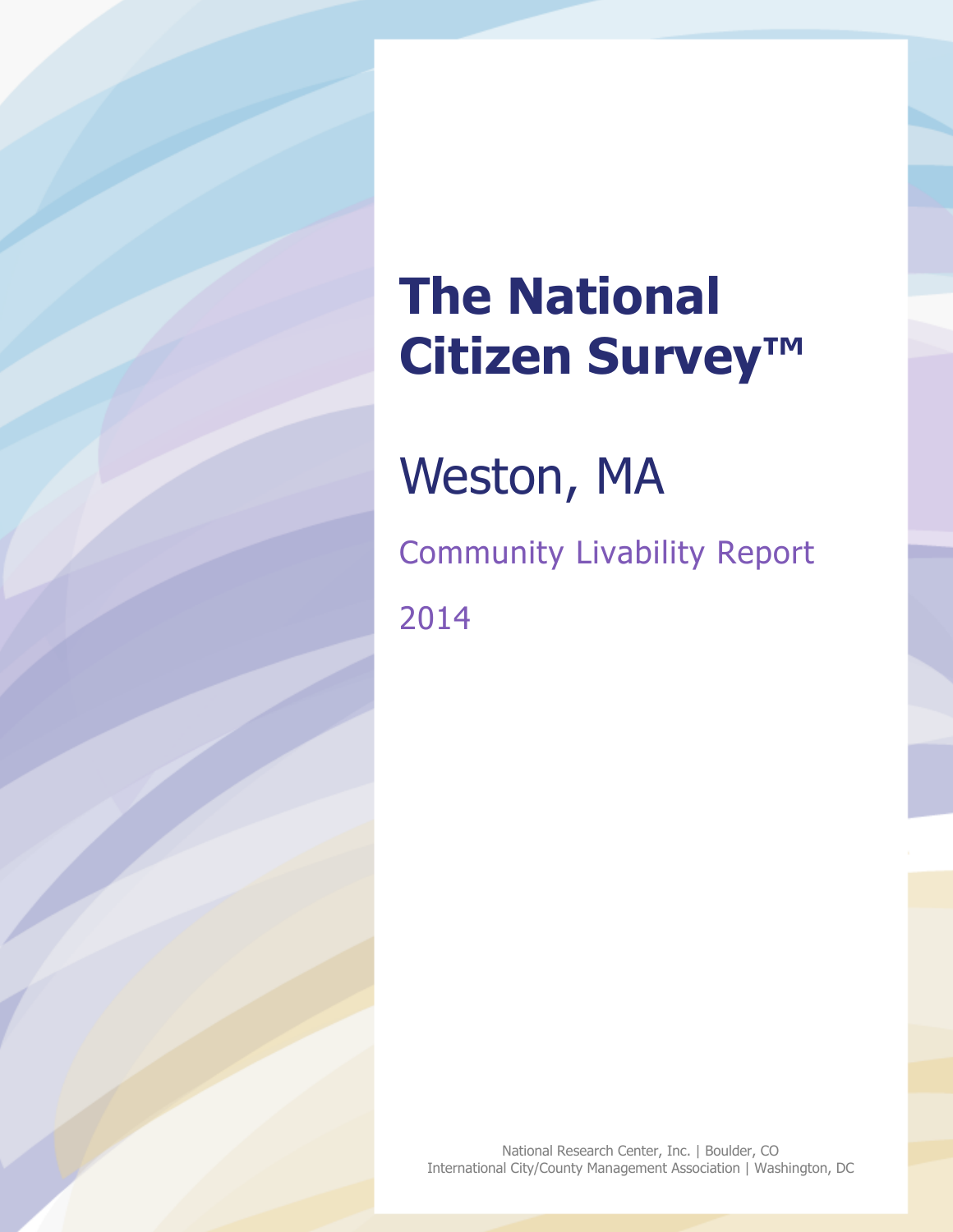# **Contents**

The National Citizen Survey™ © 2001-2014 National Research Center, Inc.

National Research Center, Inc. International City/County Management Association 2955 Valmont Road, Suite 300 777 North Capitol Street NE, Suite 500 Boulder, CO 80301 Washington, DC 20002 www.n-r-c.com • 303-444-7863 www.icma.org • 202-289-ICMA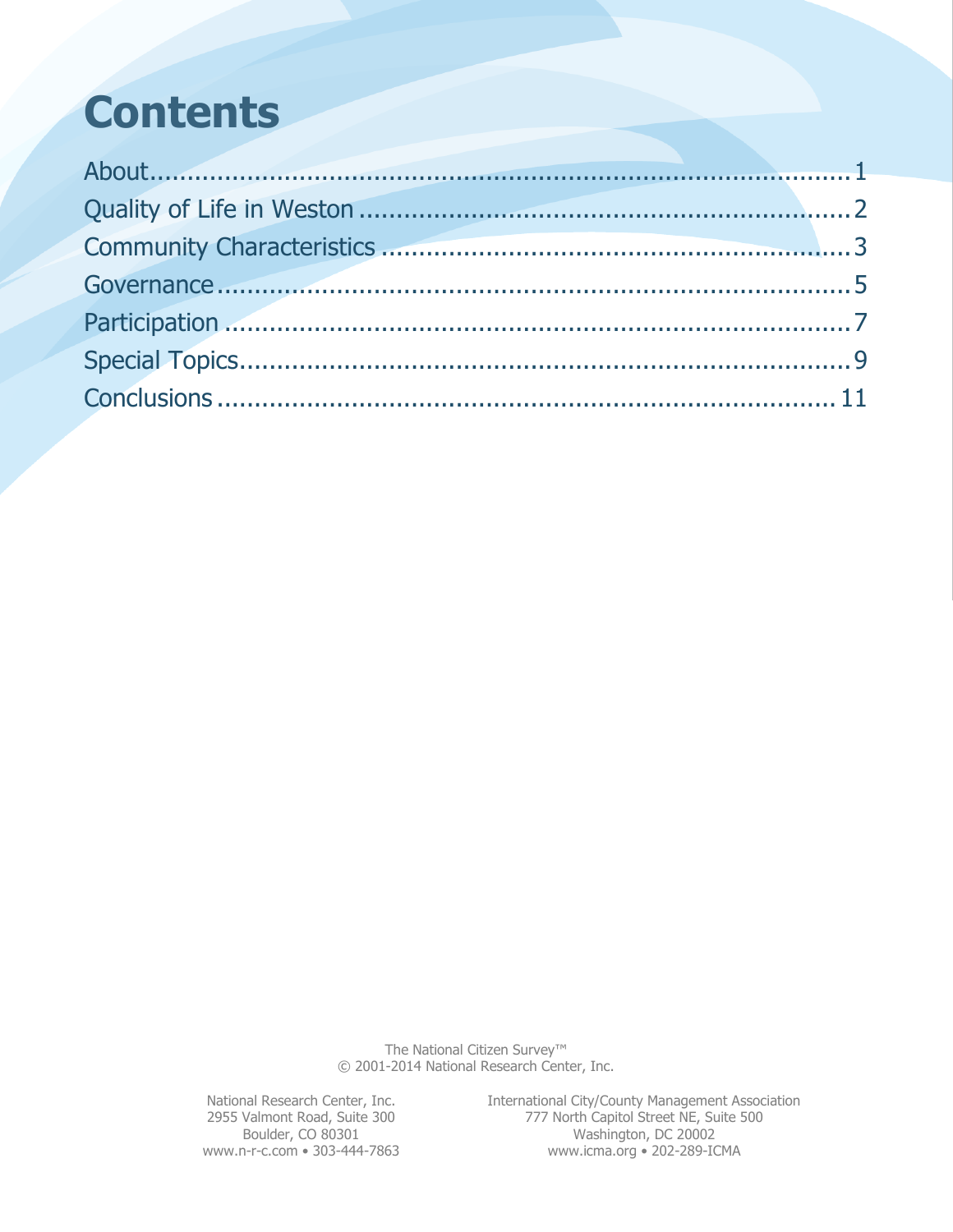### <span id="page-2-0"></span>**About**

The National Citizen Survey™ (The NCS) report is about the "livability" of Weston. The phrase "livable community" is used here to evoke a place that is not simply habitable but that is desirable. It is not only where people do live, but where they want to live.

Great communities are partnerships of the government, private sector, community-based organizations and residents, all geographically connected. The NCS captures residents' opinions within the three pillars of a community, Community Characteristics, Governance and Participation, across eight central facets of community, Safety, Mobility, Natural Environment, Built Environment, Economy, Recreation and Wellness, Education and Enrichment and Community Engagement.

The Community Livability Report provides the opinions of a representative sample selected from 1,100 residents of the Town of Weston. The margin of error around any reported percentage is 5% for the entire sample (404 completed surveys). The methods used to garner these opinions can be found in the *Technical Appendices* provided under separate cover.

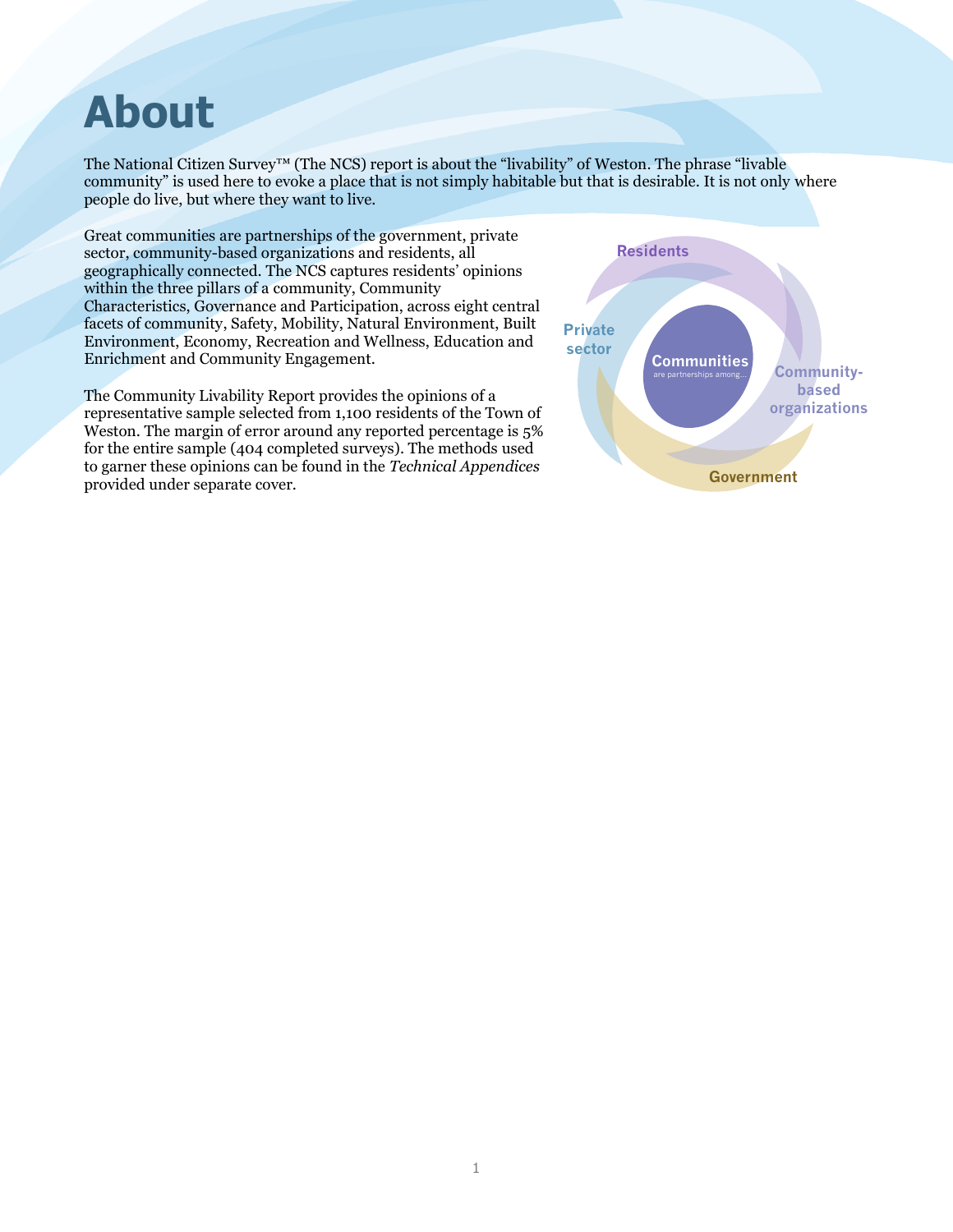# <span id="page-3-0"></span>**Quality of Life in Weston**

Almost all residents rate the quality of life in Weston as excellent or good. This rating was higher than the national comparison benchmark.

Shown below are the eight facets of community. The color of each community facet summarizes how residents rated it across the three sections of the survey that represent the pillars of a community – Community Characteristics, Governance and Participation. When most ratings across the three pillars were higher than the benchmark, the color for that facet is the darkest shade; when most ratings were lower than the benchmark, the color is the lightest shade. A mix of ratings (higher and lower than the benchmark) results in a color between the extremes.



In addition to a summary of ratings, the image below includes three stars to indicate which community facets were the most important to residents' overall quality of life. Residents identified these facets of community life (Safety, Natural Environment and Economy) as the most central to what makes Weston their home. It is noteworthy that Weston residents gave high ratings to Safety and Natural Environment as well as to Education and Enrichment and Community Engagement. Ratings for Economy, Mobility, Built Environment and Recreation and Wellness were positive and similar to other communities. This overview of the key aspects of community quality provides a quick summary of where residents see exceptionally strong performance and where performance offers the greatest opportunity for improvement. Linking quality to importance offers community members and leaders a view into the characteristics of the community that matter most and that seem to be working best.

Details that support these findings are contained in the remainder of this Livability Report, starting with the ratings for Community Characteristics, Governance and Participation and ending with results for Weston's unique questions.

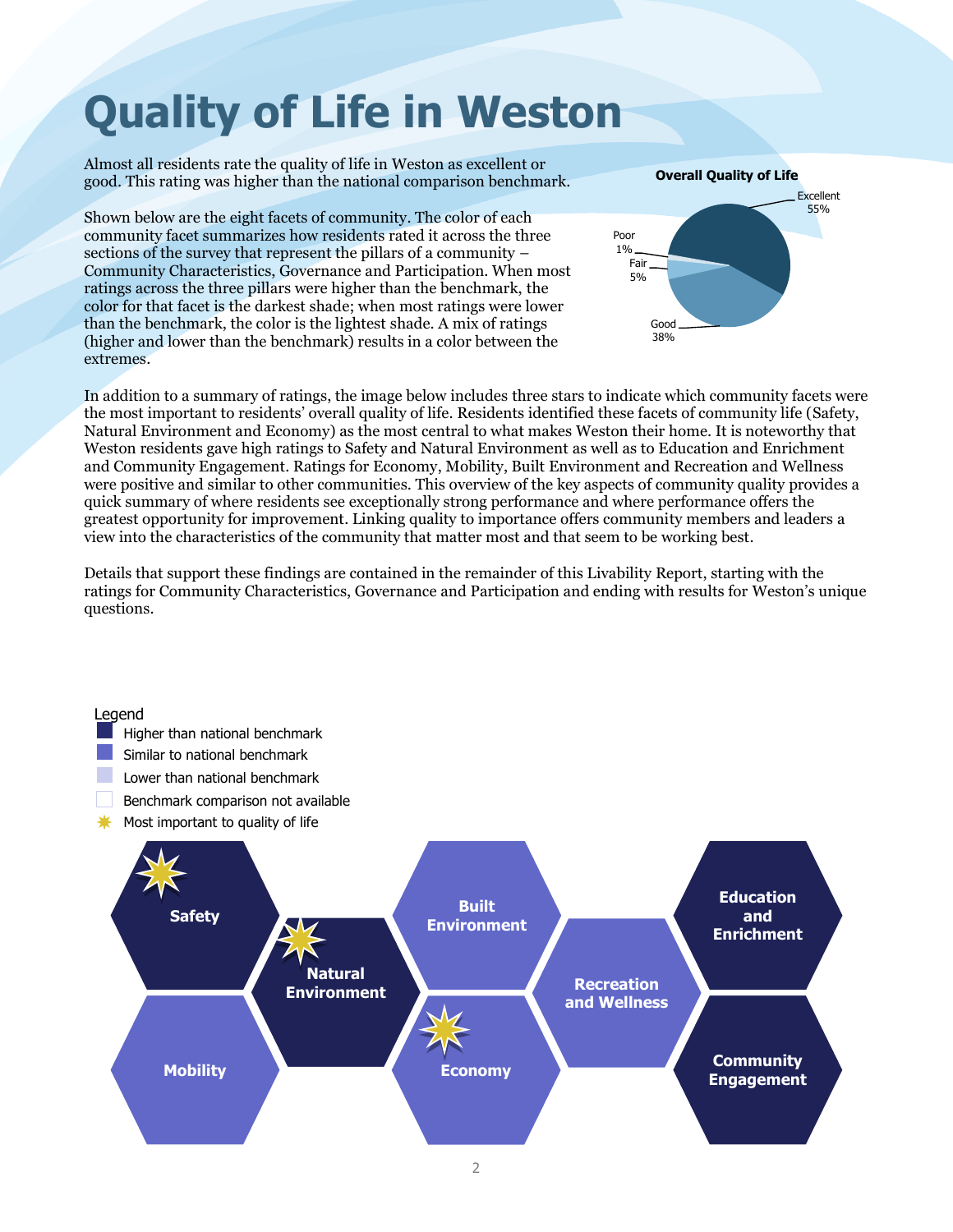# <span id="page-4-0"></span>**Community Characteristics**

### What makes a community livable, attractive and a place where people want to be?

Overall quality of community life represents the natural ambience, services and amenities that make for an attractive community. How residents rate their overall quality of life is an indicator of the overall health of a community. In the case of Weston, 97% rated the Town as an excellent or good place to live. Respondents' ratings of Weston as a place to live were higher than ratings in other communities across the nation (see Appendix B of the *Technical Appendices* provided under separate cover).

In addition to rating the Town as a place to live, respondents rated several aspects of community quality including Weston as a place to raise children and to retire, their neighborhood as a place to live, the overall image or reputation of Weston and its overall appearance. At least 9 in 10 respondents gave "excellent" or "good" ratings to the overall image or reputation of Weston, their neighborhood as a place to live, Weston as a place to raise children and the overall appearance of Weston. All of these ratings were higher than the benchmark comparisons. Weston as a place to retire received "excellent" or "good" ratings by about half of the survey respondents; this rating was similar to the benchmark comparison.

Delving deeper into Community Characteristics, survey respondents rated over 40 features of the community within the eight facets of Community Livability. Most of these ratings were similar to the benchmark, several were higher, and a handful were lower than the benchmark comparison. Safety and Natural Environment saw the highest ratings, with at least 95% of residents rating aspects of Safety and Natural Environment as "excellent" or "good." A majority rated most of the aspects of Mobility positively; however only 16% rated travel by public



transportation as "excellent" or "good," and this rating was lower than the benchmark comparison. Ratings for Built Environment were mixed; less than one-third of residents rated affordably quality housing or housing options positively. However, over three-quarters gave favorable ratings to the overall built environment in Weston, which was higher than the benchmark comparison. Ratings for Economy were also mixed; the overall economic health of Weston received high ratings while 26% or less gave positive ratings to vibrant downtown/commercial area, cost of living, shopping opportunities and employment opportunities.

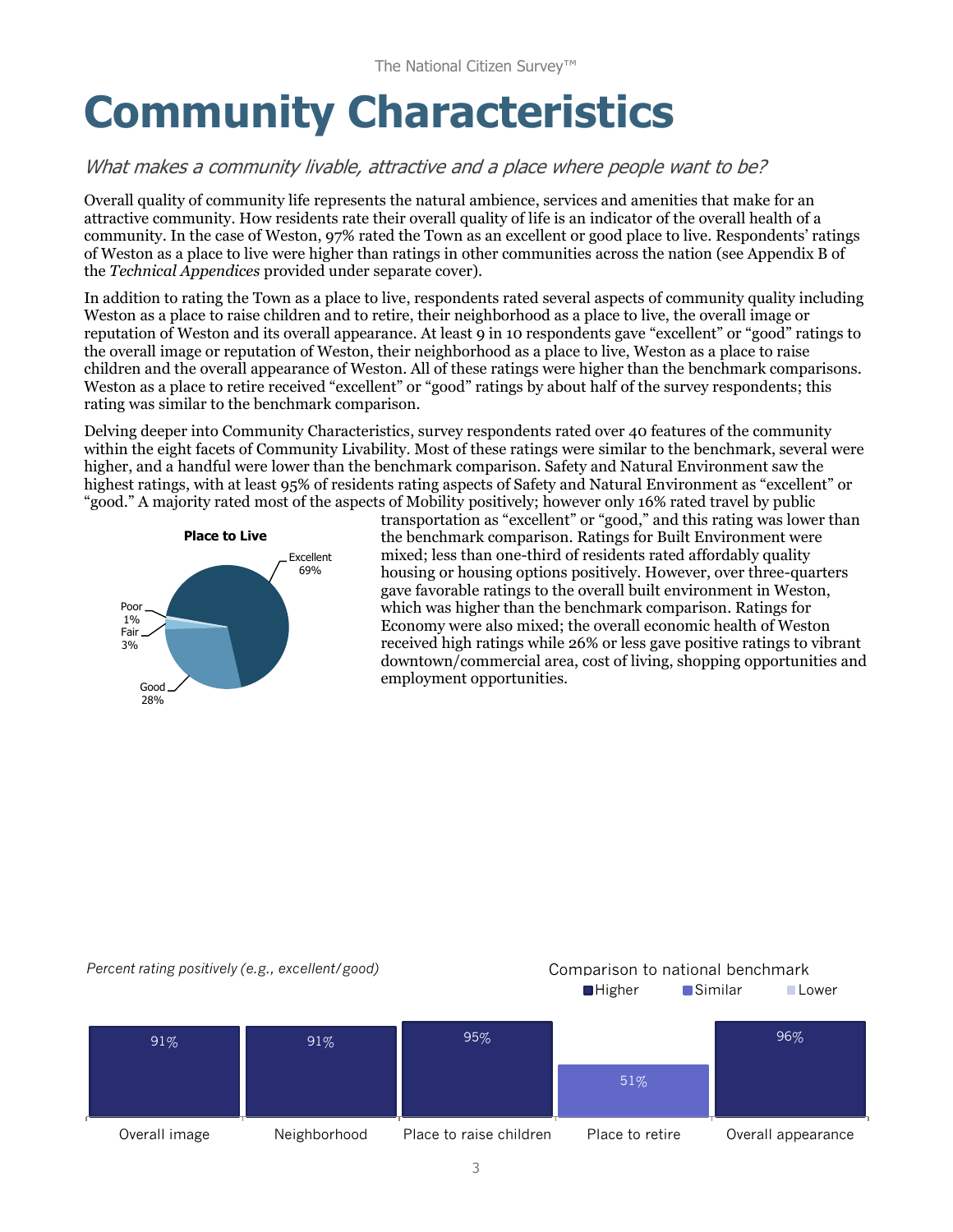#### Figure 1: Aspects of Community Characteristics





96%

97% 96% 95%

98%

98%

99%

83% 81%

79%

81%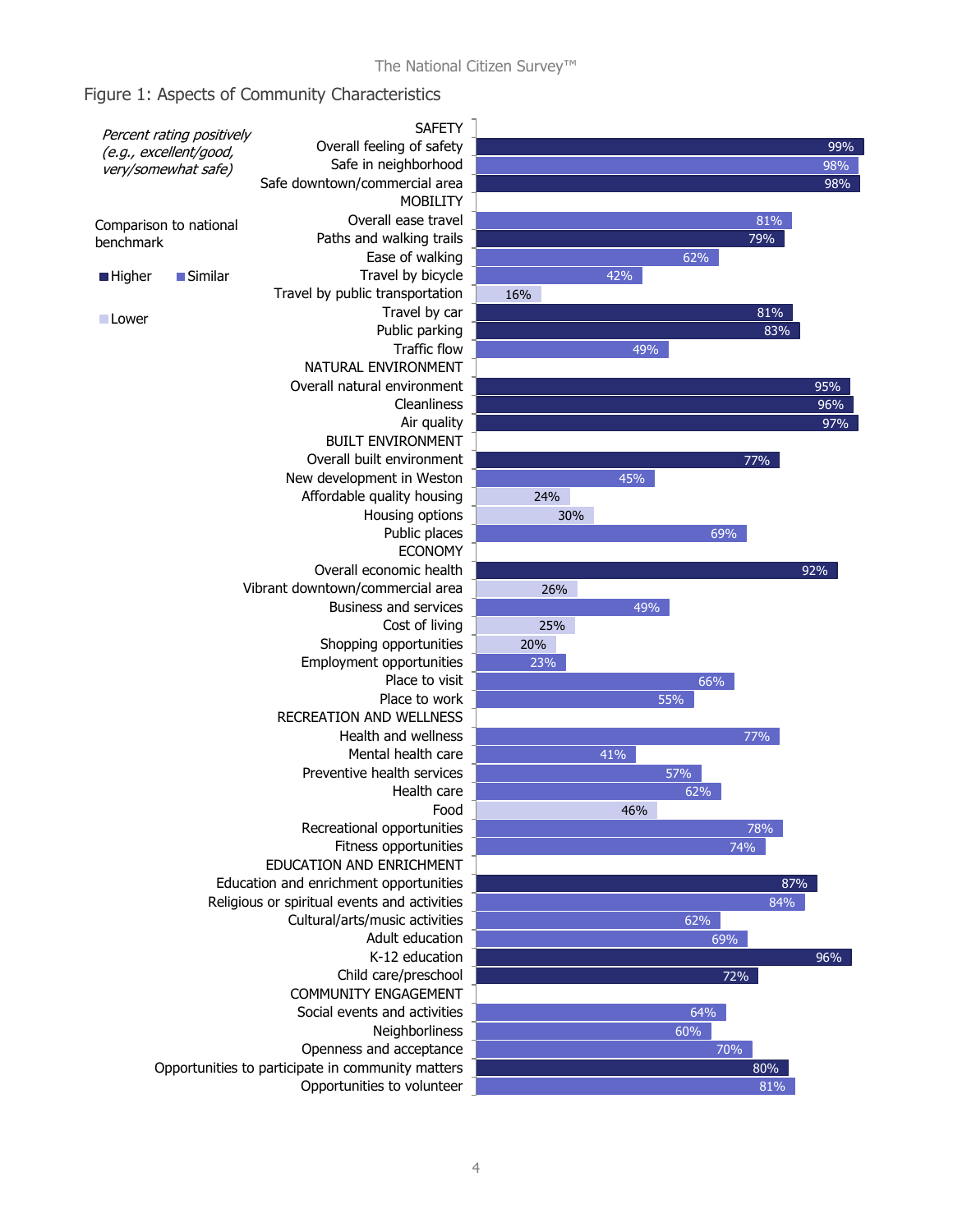### <span id="page-6-0"></span>**Governance**

### How well does the government of Weston meet the needs and expectations of its residents?

The overall quality of the services provided by Weston as well as the manner in which these services are provided are a key component of how residents rate their quality of life. About 9 in 10 residents rated the overall quality of services provided by Weston as "excellent" or "good," while only 37% gave ratings of "excellent" or "good" to the services provided by the Federal Government. Ratings for the overall quality of services provided by Weston were higher than in comparison communities, while ratings of the Federal government were similar to those in comparison communities.

Survey respondents also rated various aspects of Weston's leadership and governance. The Town of Weston's employees received high marks; about 9 in 10 respondents rated the overall customer service provided by Town employees as "excellent" or "good." At least two-thirds gave high ratings to the value of services for taxes paid, the overall direction of Weston, welcoming citizen involvement, confidence in Town government, acting in the best interest of Weston, being honest and treating all residents fairly. All of these ratings were higher than those in comparison communities, except the overall direction of Weston which was similar to the benchmark.

Respondents evaluated over 30 individual services and amenities available in Weston. Most of the ratings for aspects of Governance were higher than the benchmark, a handful were similar, and none were lower than ratings in comparison communities. Aspects of Safety ranged from 80%-98% "excellent" or "good," and all were higher than the benchmark comparison. All aspects of Education and Enrichment and Community Engagement were rated as "excellent" or "good" by 87%-97% and were higher than the benchmark. Recreation and Wellness and



Natural Environment also had high ratings across all facets. Ratings for Mobility were mixed, with most residents giving favorable ratings – of the seven aspects of Mobility four were similar to the benchmark and three were higher than the benchmark.

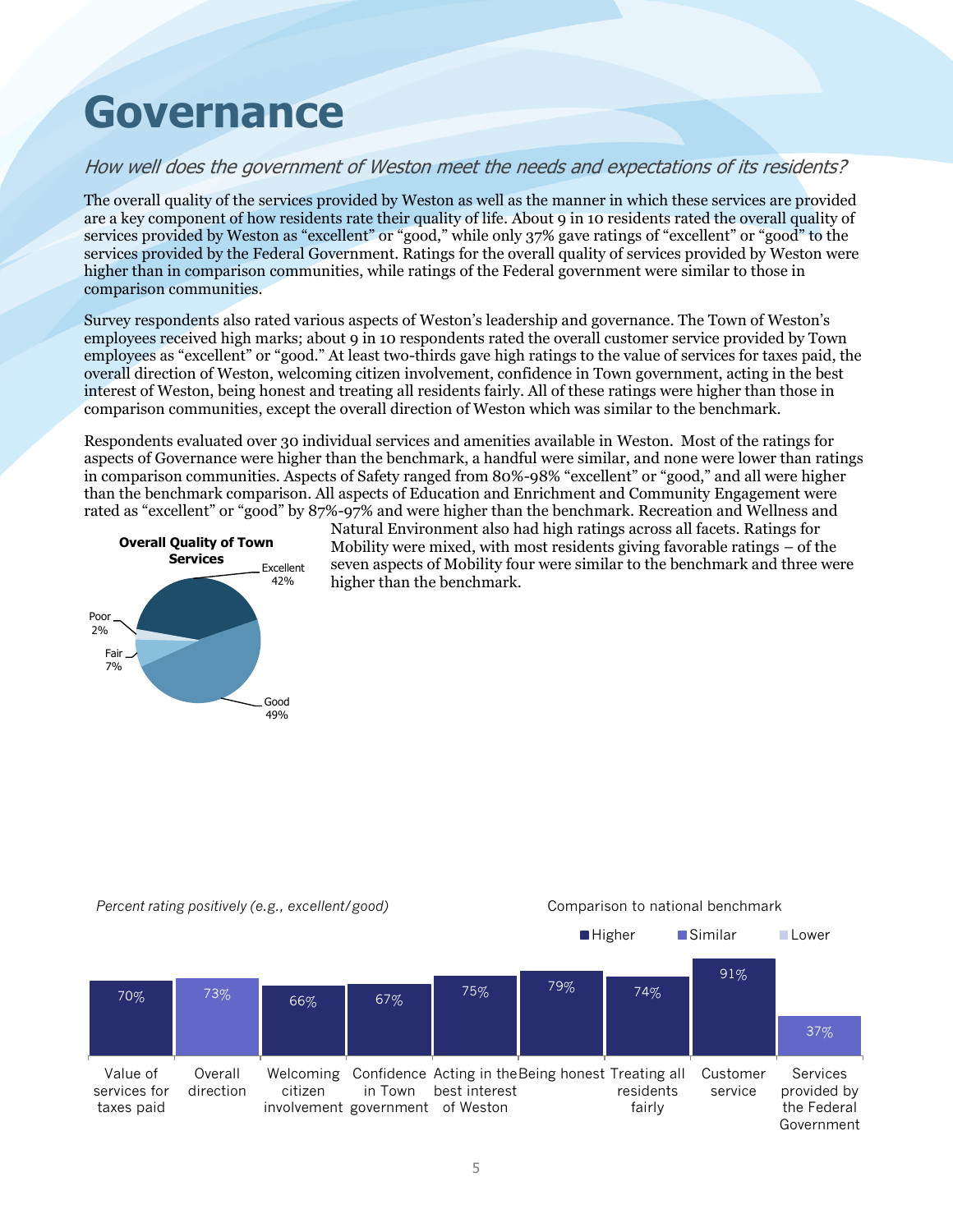### Figure 2: Aspects of Governance

| (e.g., excellent/good)<br>Police<br>95%<br>Fire<br>98%<br>Ambulance/EMS<br>97%<br>Comparison to national<br>Crime prevention<br>96%<br>benchmark<br>Fire prevention<br>93%<br><b>Higher</b><br>Animal control<br>80%<br>Similar<br>Emergency preparedness<br>83%<br><b>MOBILITY</b><br><b>Lower</b><br>Traffic enforcement<br>79%<br>Street repair<br>55%<br>Street cleaning<br>73%<br>Street lighting<br>48%<br>Snow removal<br>82%<br>Sidewalk maintenance<br>62%<br>Traffic signal timing<br>70%<br>NATURAL ENVIRONMENT<br>Recycling<br>89%<br>Drinking water<br>94%<br>Natural areas preservation<br>91%<br>Open space<br>91%<br><b>BUILT ENVIRONMENT</b><br>Storm drainage<br>72%<br>Utility billing<br>86%<br>Land use, planning and zoning<br>73%<br>Code enforcement<br>77%<br>Cable television<br>79%<br><b>ECONOMY</b><br>RECREATION AND WELLNESS<br>Town parks<br>89%<br>Recreation programs<br>87%<br>Recreation centers<br>89%<br>Health services<br>84%<br>EDUCATION AND ENRICHMENT<br>Public libraries<br>97%<br>Special events<br>87%<br>COMMUNITY ENGAGEMENT<br>Public information<br>87% | Percent rating positively | SAFETY |  |  |
|------------------------------------------------------------------------------------------------------------------------------------------------------------------------------------------------------------------------------------------------------------------------------------------------------------------------------------------------------------------------------------------------------------------------------------------------------------------------------------------------------------------------------------------------------------------------------------------------------------------------------------------------------------------------------------------------------------------------------------------------------------------------------------------------------------------------------------------------------------------------------------------------------------------------------------------------------------------------------------------------------------------------------------------------------------------------------------------------------------|---------------------------|--------|--|--|
|                                                                                                                                                                                                                                                                                                                                                                                                                                                                                                                                                                                                                                                                                                                                                                                                                                                                                                                                                                                                                                                                                                            |                           |        |  |  |
|                                                                                                                                                                                                                                                                                                                                                                                                                                                                                                                                                                                                                                                                                                                                                                                                                                                                                                                                                                                                                                                                                                            |                           |        |  |  |
|                                                                                                                                                                                                                                                                                                                                                                                                                                                                                                                                                                                                                                                                                                                                                                                                                                                                                                                                                                                                                                                                                                            |                           |        |  |  |
|                                                                                                                                                                                                                                                                                                                                                                                                                                                                                                                                                                                                                                                                                                                                                                                                                                                                                                                                                                                                                                                                                                            |                           |        |  |  |
|                                                                                                                                                                                                                                                                                                                                                                                                                                                                                                                                                                                                                                                                                                                                                                                                                                                                                                                                                                                                                                                                                                            |                           |        |  |  |
|                                                                                                                                                                                                                                                                                                                                                                                                                                                                                                                                                                                                                                                                                                                                                                                                                                                                                                                                                                                                                                                                                                            |                           |        |  |  |
|                                                                                                                                                                                                                                                                                                                                                                                                                                                                                                                                                                                                                                                                                                                                                                                                                                                                                                                                                                                                                                                                                                            |                           |        |  |  |
|                                                                                                                                                                                                                                                                                                                                                                                                                                                                                                                                                                                                                                                                                                                                                                                                                                                                                                                                                                                                                                                                                                            |                           |        |  |  |
|                                                                                                                                                                                                                                                                                                                                                                                                                                                                                                                                                                                                                                                                                                                                                                                                                                                                                                                                                                                                                                                                                                            |                           |        |  |  |
|                                                                                                                                                                                                                                                                                                                                                                                                                                                                                                                                                                                                                                                                                                                                                                                                                                                                                                                                                                                                                                                                                                            |                           |        |  |  |
|                                                                                                                                                                                                                                                                                                                                                                                                                                                                                                                                                                                                                                                                                                                                                                                                                                                                                                                                                                                                                                                                                                            |                           |        |  |  |
|                                                                                                                                                                                                                                                                                                                                                                                                                                                                                                                                                                                                                                                                                                                                                                                                                                                                                                                                                                                                                                                                                                            |                           |        |  |  |
|                                                                                                                                                                                                                                                                                                                                                                                                                                                                                                                                                                                                                                                                                                                                                                                                                                                                                                                                                                                                                                                                                                            |                           |        |  |  |
|                                                                                                                                                                                                                                                                                                                                                                                                                                                                                                                                                                                                                                                                                                                                                                                                                                                                                                                                                                                                                                                                                                            |                           |        |  |  |
|                                                                                                                                                                                                                                                                                                                                                                                                                                                                                                                                                                                                                                                                                                                                                                                                                                                                                                                                                                                                                                                                                                            |                           |        |  |  |
|                                                                                                                                                                                                                                                                                                                                                                                                                                                                                                                                                                                                                                                                                                                                                                                                                                                                                                                                                                                                                                                                                                            |                           |        |  |  |
|                                                                                                                                                                                                                                                                                                                                                                                                                                                                                                                                                                                                                                                                                                                                                                                                                                                                                                                                                                                                                                                                                                            |                           |        |  |  |
|                                                                                                                                                                                                                                                                                                                                                                                                                                                                                                                                                                                                                                                                                                                                                                                                                                                                                                                                                                                                                                                                                                            |                           |        |  |  |
|                                                                                                                                                                                                                                                                                                                                                                                                                                                                                                                                                                                                                                                                                                                                                                                                                                                                                                                                                                                                                                                                                                            |                           |        |  |  |
|                                                                                                                                                                                                                                                                                                                                                                                                                                                                                                                                                                                                                                                                                                                                                                                                                                                                                                                                                                                                                                                                                                            |                           |        |  |  |
|                                                                                                                                                                                                                                                                                                                                                                                                                                                                                                                                                                                                                                                                                                                                                                                                                                                                                                                                                                                                                                                                                                            |                           |        |  |  |
|                                                                                                                                                                                                                                                                                                                                                                                                                                                                                                                                                                                                                                                                                                                                                                                                                                                                                                                                                                                                                                                                                                            |                           |        |  |  |
|                                                                                                                                                                                                                                                                                                                                                                                                                                                                                                                                                                                                                                                                                                                                                                                                                                                                                                                                                                                                                                                                                                            |                           |        |  |  |
|                                                                                                                                                                                                                                                                                                                                                                                                                                                                                                                                                                                                                                                                                                                                                                                                                                                                                                                                                                                                                                                                                                            |                           |        |  |  |
|                                                                                                                                                                                                                                                                                                                                                                                                                                                                                                                                                                                                                                                                                                                                                                                                                                                                                                                                                                                                                                                                                                            |                           |        |  |  |
|                                                                                                                                                                                                                                                                                                                                                                                                                                                                                                                                                                                                                                                                                                                                                                                                                                                                                                                                                                                                                                                                                                            |                           |        |  |  |
|                                                                                                                                                                                                                                                                                                                                                                                                                                                                                                                                                                                                                                                                                                                                                                                                                                                                                                                                                                                                                                                                                                            |                           |        |  |  |
|                                                                                                                                                                                                                                                                                                                                                                                                                                                                                                                                                                                                                                                                                                                                                                                                                                                                                                                                                                                                                                                                                                            |                           |        |  |  |
|                                                                                                                                                                                                                                                                                                                                                                                                                                                                                                                                                                                                                                                                                                                                                                                                                                                                                                                                                                                                                                                                                                            |                           |        |  |  |
|                                                                                                                                                                                                                                                                                                                                                                                                                                                                                                                                                                                                                                                                                                                                                                                                                                                                                                                                                                                                                                                                                                            |                           |        |  |  |
|                                                                                                                                                                                                                                                                                                                                                                                                                                                                                                                                                                                                                                                                                                                                                                                                                                                                                                                                                                                                                                                                                                            |                           |        |  |  |
|                                                                                                                                                                                                                                                                                                                                                                                                                                                                                                                                                                                                                                                                                                                                                                                                                                                                                                                                                                                                                                                                                                            |                           |        |  |  |
|                                                                                                                                                                                                                                                                                                                                                                                                                                                                                                                                                                                                                                                                                                                                                                                                                                                                                                                                                                                                                                                                                                            |                           |        |  |  |
|                                                                                                                                                                                                                                                                                                                                                                                                                                                                                                                                                                                                                                                                                                                                                                                                                                                                                                                                                                                                                                                                                                            |                           |        |  |  |
|                                                                                                                                                                                                                                                                                                                                                                                                                                                                                                                                                                                                                                                                                                                                                                                                                                                                                                                                                                                                                                                                                                            |                           |        |  |  |
|                                                                                                                                                                                                                                                                                                                                                                                                                                                                                                                                                                                                                                                                                                                                                                                                                                                                                                                                                                                                                                                                                                            |                           |        |  |  |
|                                                                                                                                                                                                                                                                                                                                                                                                                                                                                                                                                                                                                                                                                                                                                                                                                                                                                                                                                                                                                                                                                                            |                           |        |  |  |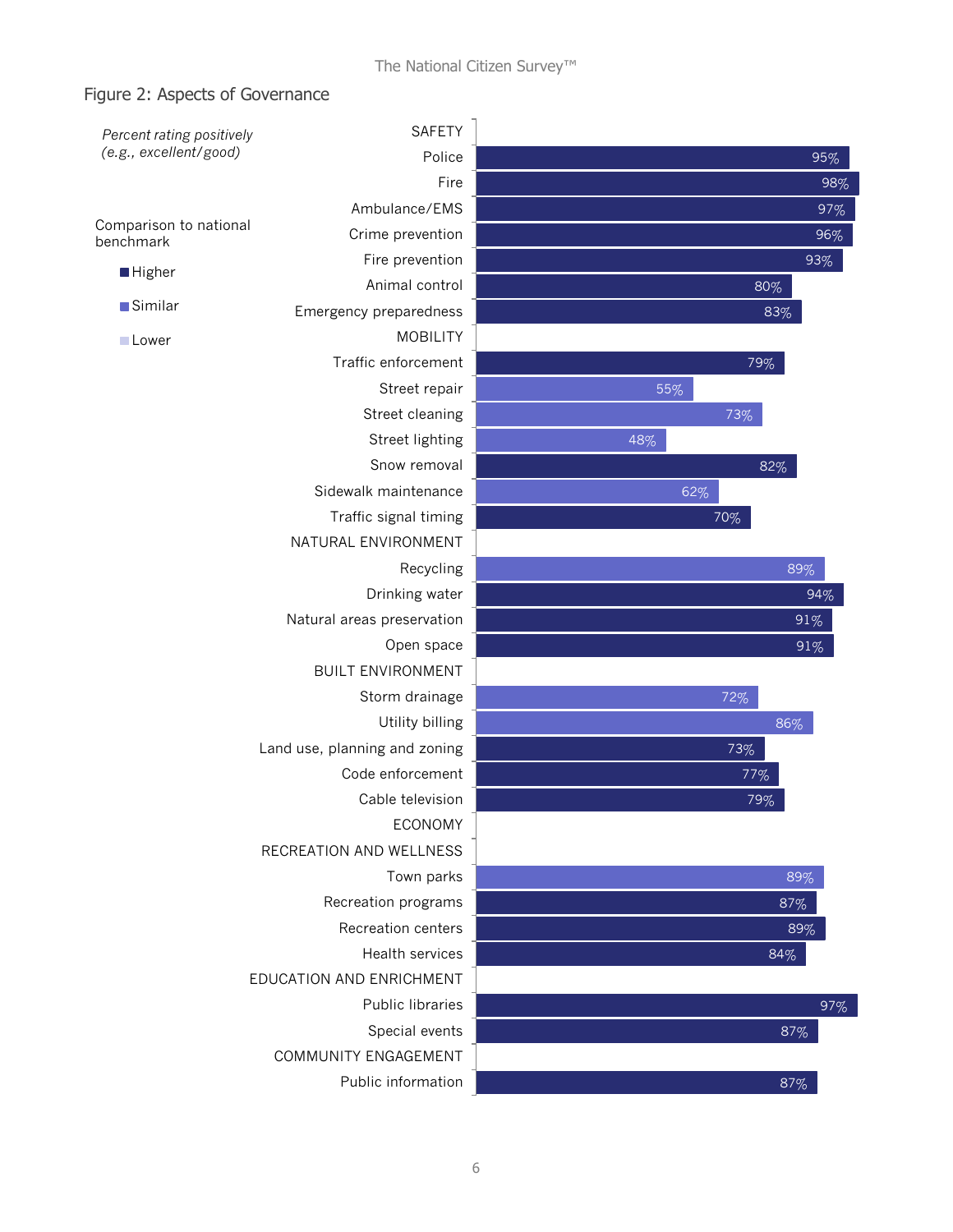## <span id="page-8-0"></span>**Participation**

### Are the residents of Weston connected to the community and each other?

An engaged community is a livable community. The connections and trust among residents, government, businesses and other organizations help to create a sense of community; a shared sense of membership, belonging and history. About two-thirds of respondents rated the overall sense of community in Weston as "excellent" or "good." This rating was similar to ratings in comparison communities. Almost all respondents were likely to recommend living in Weston and about 89% said they were likely to remain in Weston for the next five years. A majority of residents reported having contact with a Town employee in the last 12 months; this rate of contact was higher than rates of contact in other communities.

The survey included over 30 activities and behaviors for which respondents indicated how often they participated in or performed each, if at all. Of the 32 aspects of Participation, 12 were higher than the benchmark, 16 were similar and four were lower than the benchmark. The aspects of participation that were lower than the benchmark included: purchased goods or services in Weston, work in Weston, visited a Town park and participated in religious or spiritual activities. Residents in Weston showed high rates of participation for many aspects including recycling, using Weston public libraries and voting in local elections.



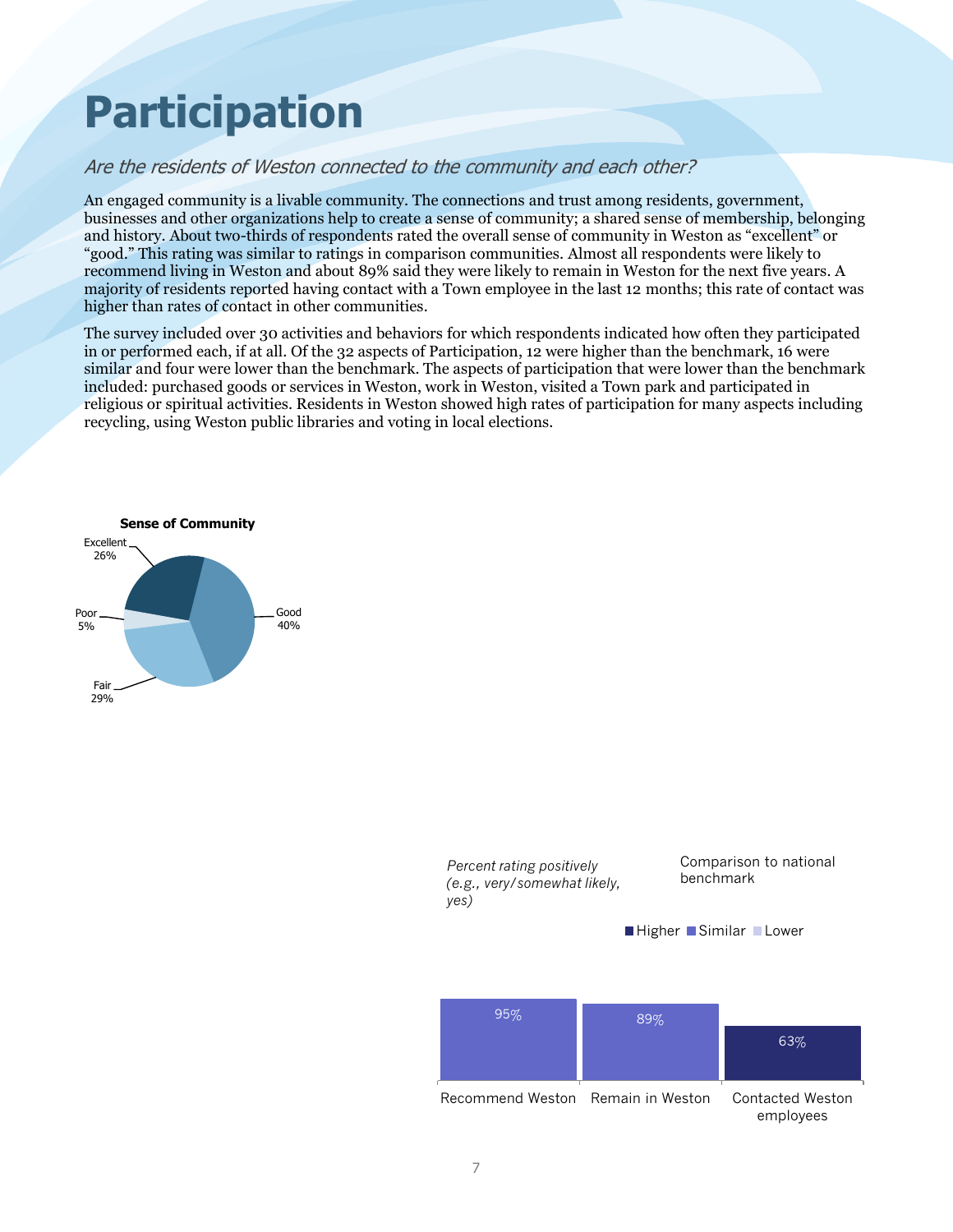#### Figure 3: Aspects of Participation

| SAFETY                           |     |        |
|----------------------------------|-----|--------|
| ed supplies for an emergency     | 49% |        |
| Did NOT report a crime           |     | 87%    |
| as NOT the victim of a crime     |     | 93%    |
| <b>MOBILITY</b>                  |     |        |
| nsportation instead of driving   | 27% |        |
| boled instead of driving alone   | 39% |        |
| ed or biked instead of driving   |     | 50%    |
| NATURAL ENVIRONMENT              |     |        |
| Conserved water                  |     | 77%    |
| e home more energy efficient     |     | 77%    |
| Recycled at home                 |     | 94%    |
| <b>BUILT ENVIRONMENT</b>         |     |        |
| NOT observe a code violation     |     | 78%    |
| OT under housing cost stress     |     | 82%    |
| <b>ECONOMY</b>                   |     |        |
| I goods or services in Weston    |     | 86%    |
| ve positive impact on income     | 34% |        |
| Work in Weston                   | 27% |        |
| ECREATION AND WELLNESS           |     |        |
| ed Weston recreation centers     |     | 65%    |
| Visited a Town park              |     | 74%    |
| tions of fruits and vegetables   |     | 89%    |
| or vigorous physical activity    |     | 89%    |
| very good to excellent health    |     | 79%    |
| <b>JCATION AND ENRICHMENT</b>    |     |        |
| Used Weston public libraries     |     | 83%    |
| eligious or spiritual activities | 37% |        |
| ded a Town-sponsored event       |     | 71%    |
| COMMUNITY ENGAGEMENT             |     |        |
| an issue, cause or candidate     | 35% |        |
| cted Weston elected officials    | 23% |        |
| Volunteered                      |     | $51\%$ |
| Participated in a club           | 40% |        |
| d to or visited with neighbors   |     | 90%    |
| Done a favor for a neighbor      |     | 80%    |
| ended a local public meeting     | 46% |        |
| atched a local public meeting    | 37% |        |
| Read or watched local news       |     | 89%    |
| Voted in local elections         |     | 91%    |

Watched a local public meeting Attended a local public meeting Talked Conta Campaigned for Atten Participated in re EDU In very good to excellent health Participated in moderate Ate 5 port Used Weston recreation centers RECREATION AND WELLNESS Economy will hav Purchased NOT under housing cost stress Did  $M$ ade Walke Carpo Used public tran Was NOT the victim of a crime Stocke **Higher Similar Lower** *Percent rating positively (e.g., yes, more than once a month, always/sometimes)* Comparison to national benchmark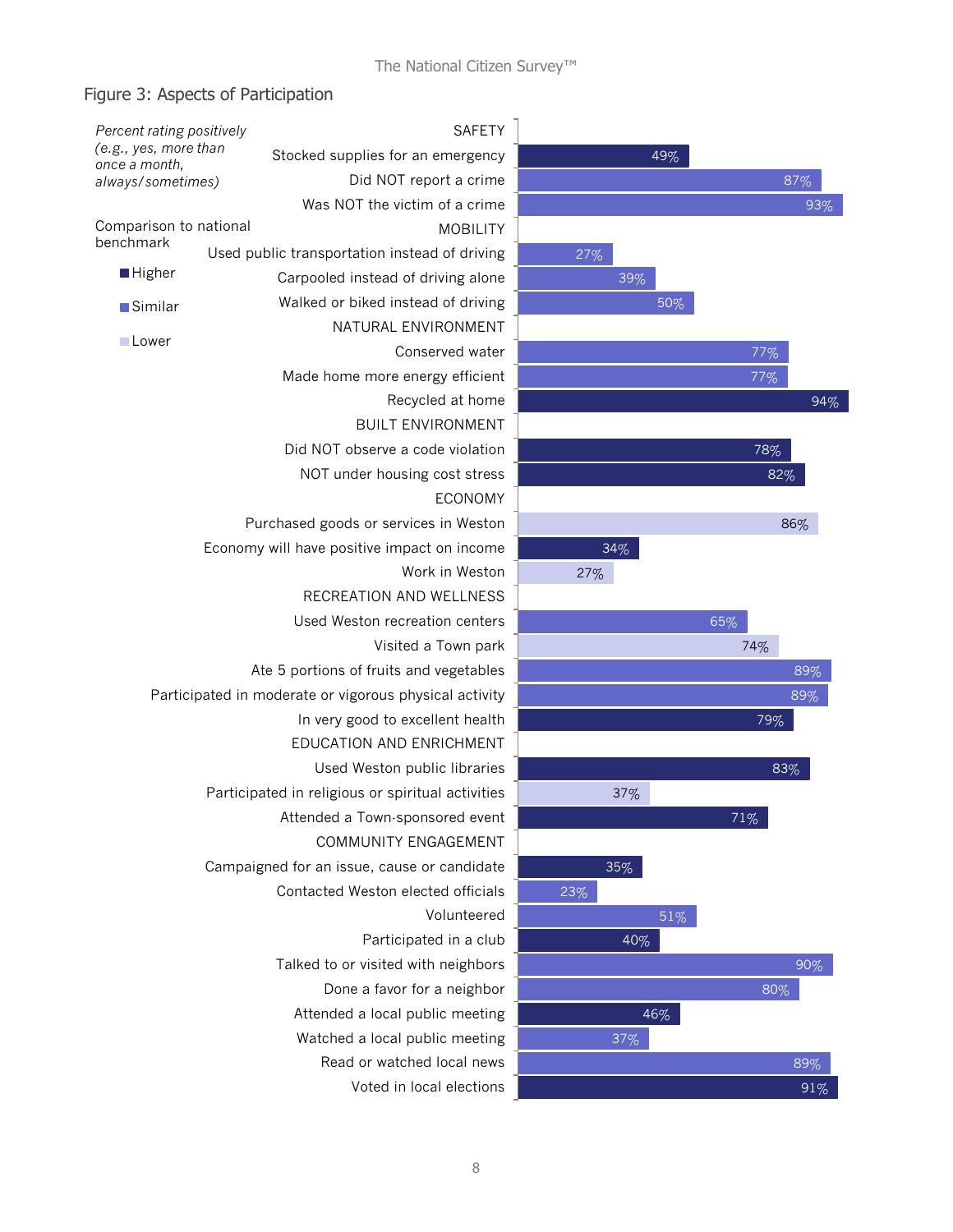# <span id="page-10-0"></span>**Special Topics**

The Town of Weston included two questions of special interest on The NCS. The first question asked residents to rate the importance of potential future plans for the Old Library and the Josiah Smith Tavern buildings. Residents rated minimizing cost to taxpayers (either via ongoing operating cost or upfront capital cost) as most important. A majority also rated minimizing traffic and parking impacts as important. Only about a third of residents rated public access to the buildings and continued Town ownership of the buildings as important.

#### Figure 4: Custom Question 1

The Town of Weston has determined that the Josiah Smith Tavern and Old Library buildings, located in Weston Center near the Town Green, are no longer needed for the operation of Town government, but should be protected by exterior historic preservation restrictions regardless of who owns them and how they are used. Please indicate how important, if at all, each of the following are to you:

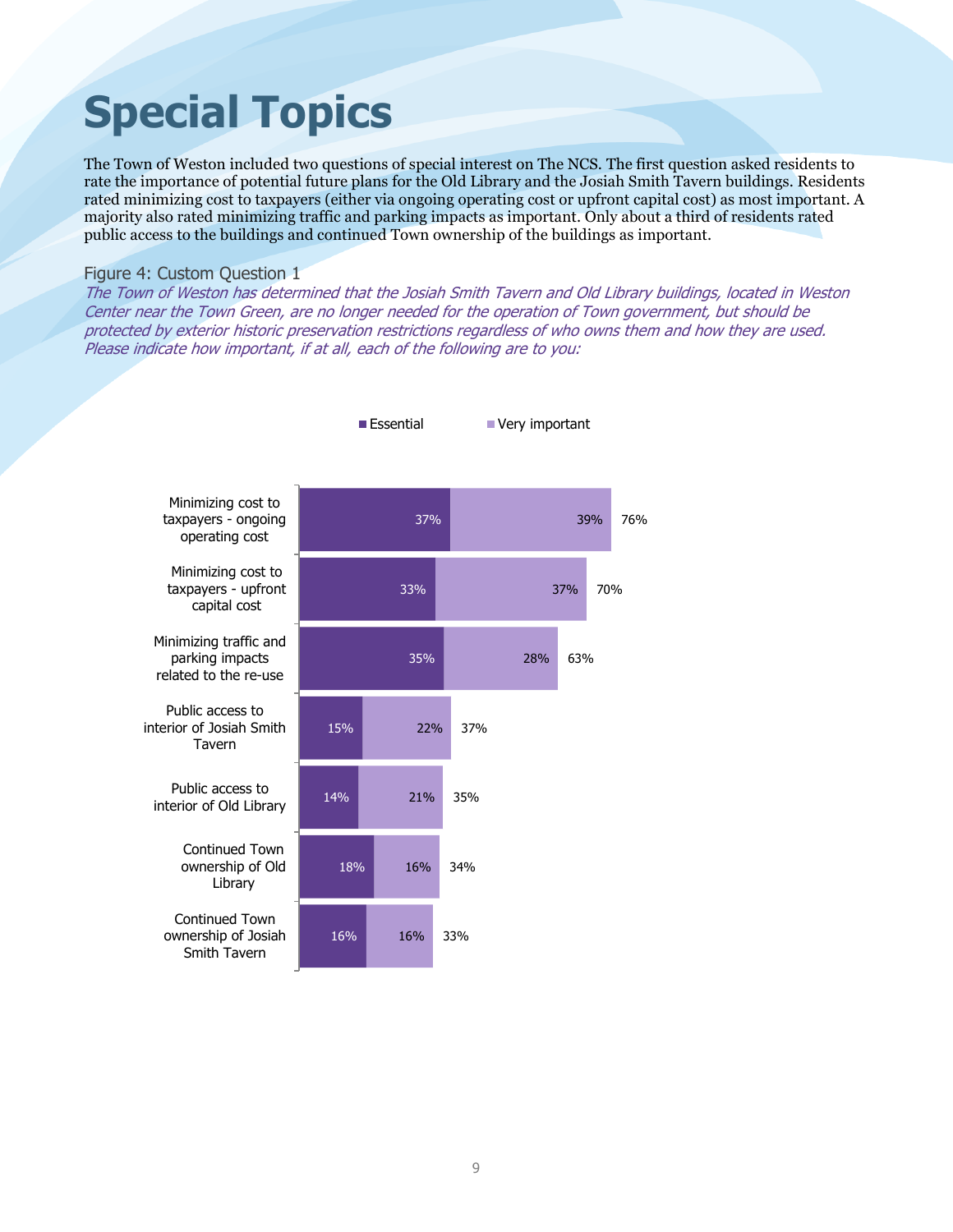The second question asked respondents to rate their support or opposition for potential uses of the Josiah Smith Tavern and the Old Library buildings. Residents demonstrated the highest level of support for an arts/cultural center, a restaurant/café, function space for rent, a museum/space for Weston historical artifacts and office space for Weston non-profits. About half of the respondents also supported a bed & breakfast/inn and a clothing exchange. Lower levels of support were shown for affordable housing and market-rate housing.

#### Figure 5: Custom Question 2

Please indicate how much you support or oppose the following uses for the Josiah Smith Tavern and Old Library buildings in Weston Center, with the understanding that some uses will involve sale of the building(s) and some uses will involve continued Town ownership and potential cost to taxpayers: